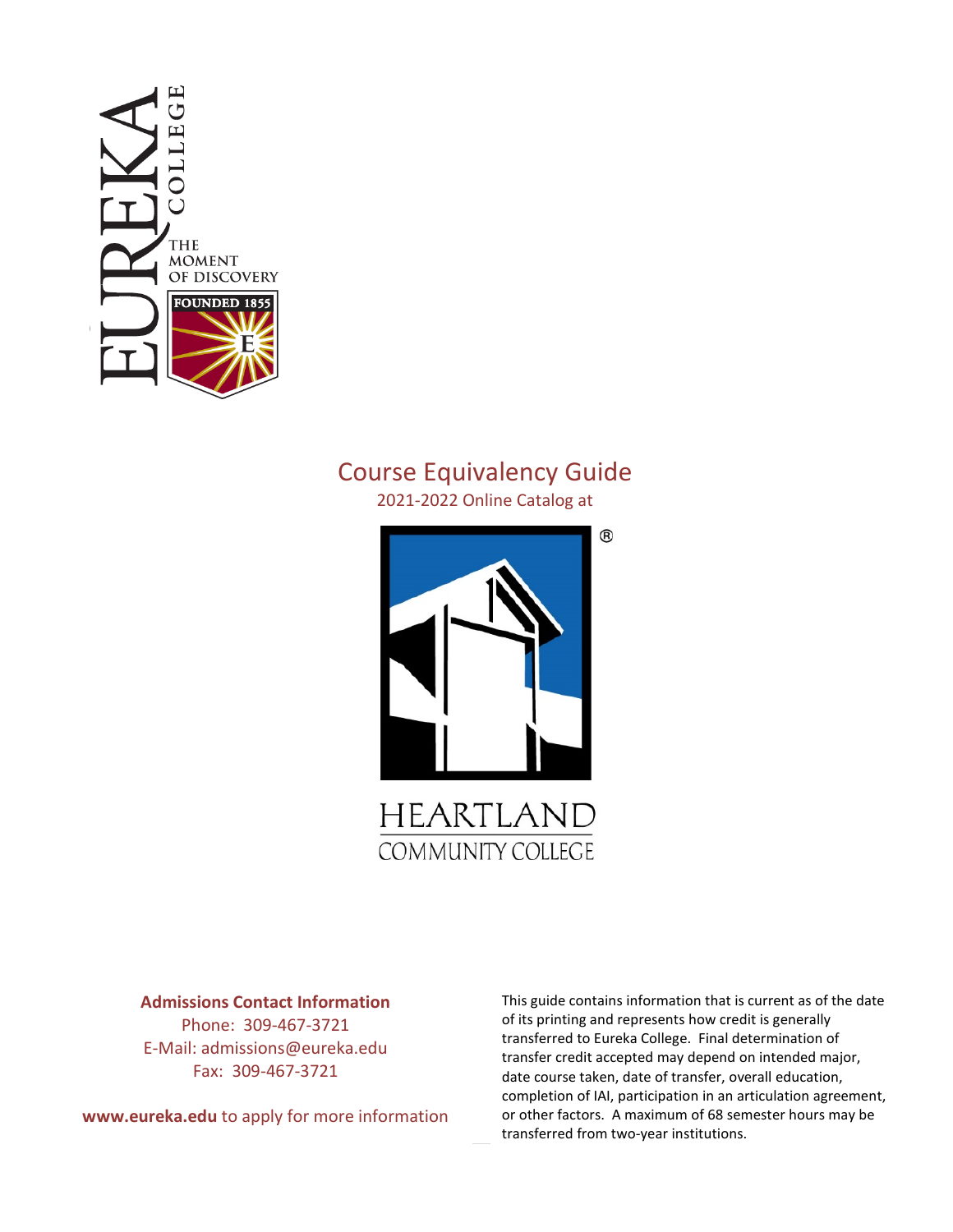| <b>Heartland Community College Course</b> |                              | Eureka College Equivalent |                             | <b>Credits</b> |
|-------------------------------------------|------------------------------|---------------------------|-----------------------------|----------------|
|                                           |                              |                           |                             |                |
| <b>ACCT</b>                               | <b>Accounting</b>            |                           |                             |                |
| ACCT200                                   | <b>Financial Accounting</b>  | ACC111                    | Principles of Accounting I  |                |
| ACCT201                                   | <b>Managerial Accounting</b> | ACC112                    | Principles of Accounting II |                |

| <b>ATEC</b>                                                        | <b>Accounting Technology</b>     |                    |                            |  |
|--------------------------------------------------------------------|----------------------------------|--------------------|----------------------------|--|
| The following courses are not transferable: ACSM130, 150, 207, 208 |                                  |                    |                            |  |
| ATEC120                                                            | <b>Small Business Accounting</b> | ACC Elect          | <b>Accounting Elective</b> |  |
| ATEC205                                                            | Individual Income Taxation       | ACC <sub>221</sub> | Tax Accounting I           |  |
| ATEC206                                                            | <b>Business Income Taxation</b>  | ACC222             | Tax Accounting II          |  |

| <b>AGRI</b>    | <b>Agriculture</b>                                                                                                        |                  |                                  |   |
|----------------|---------------------------------------------------------------------------------------------------------------------------|------------------|----------------------------------|---|
|                | The following courses are not transferable: AGRI101, 102, 103, 104, 111, 112, 151, 152, 158, 160, 161, 162, 163, 180, 299 |                  |                                  |   |
| AGRI110        | <b>Introductory Agricultural Economics</b>                                                                                | <b>ECO Elect</b> | <b>Economics Elective</b>        |   |
| AGRI120        | Introductory Horticulture                                                                                                 | <b>BIO Elect</b> | <b>Biology Elective</b>          |   |
| AGRI150        | Principles of Agronomy                                                                                                    | Elect            | Elective                         | 4 |
| <b>AGRI157</b> | Soil Science                                                                                                              | PHS Elect        | <b>Physical Science Elective</b> | 4 |
| <b>AGRI170</b> | Introduction to Animal Science                                                                                            | <b>BIO Elect</b> | <b>Biology Elective</b>          |   |

| ' ANTH.             | <b>Anthropology</b>                   |                  |                    |  |
|---------------------|---------------------------------------|------------------|--------------------|--|
| ANTH <sub>101</sub> | Introduction to Cultural Anthropology | SOC105           | Cultural Sociology |  |
| ANTH102             | Introduction to General Anthropology  | <b>SOC Elect</b> | Sociology Elective |  |

| <b>ART</b>    | <b>Art</b>                                |                  |                                      |         |
|---------------|-------------------------------------------|------------------|--------------------------------------|---------|
| <b>ART102</b> | <b>Two-Dimensional Design</b>             | ART106           | Design Fundamentals                  | 3       |
| ART103        | 3D Design: Introduction to Sculpture      | ART212           | Sculpture and Mixed Media            | 3       |
| <b>ART104</b> | Drawing I                                 | ART110           | <b>Drawing Fundamentals</b>          | 3       |
| <b>ART105</b> | Pottery I                                 | ART260           | <b>Ceramics Fundamentals</b>         | 3       |
| <b>ART106</b> | Painting I                                | ART111           | <b>Painting Fundamentals</b>         | 3       |
| <b>ART145</b> | Sculpture I                               | ART212           | Sculpture and Mixed Media            | 3       |
| <b>ART150</b> | <b>Understanding Art</b>                  | ART101W          | Art Appreciation                     | 3       |
| <b>ART154</b> | Drawing II                                | ART210           | <b>Figure Drawing</b>                | 3       |
| ART160        | <b>Illustration</b>                       | <b>ART Elect</b> | <b>Art Elective</b>                  | 3       |
| <b>ART180</b> | Intro to Darkroom & Digital Photography   | ART241           | Darkroom Photography Fundamental     | 3       |
| <b>ART195</b> | History of Photography                    | <b>ART Elect</b> | <b>Art Elective</b>                  | 3       |
| <b>ART204</b> | Life Drawing                              | ART210           | <b>Figure Drawing</b>                | 3       |
| <b>ART205</b> | Pottery II                                | ART360           | <b>Advanced Ceramics and Pottery</b> | 3       |
| <b>ART206</b> | Painting II                               | ART211           | Painting for Artists                 | 3       |
| ART211        | Art History I: Prehistoric to Late Gothic | <b>ART224W</b>   | <b>Medieval Art</b>                  | 3       |
| <b>ART212</b> | Art History II: Renaissance to Modern     | ART229W          | Renaissance and Baroque Art          | 3       |
| ART214        | Art History III: Modern Art               | ART234W          | Modern Art                           | 3       |
| <b>ART220</b> | Art for Early Childhood: Visual Arts      | <b>ART Elect</b> | Art Elective                         | 3       |
| ART231        | Graphic Design I                          | <b>ART206</b>    | Introduction to Graphic Design       | 3       |
| ART241        | Graphic Design II                         | ART306           | <b>Advanced Graphic Design</b>       | 3       |
| <b>ART280</b> | Adv. Darkroom & Digital Photography       | <b>ART Elect</b> | Art Elective                         | 3       |
| <b>ART296</b> | Special Topics in Art                     | <b>ART Elect</b> | <b>Art Elective</b>                  | $1 - 3$ |

| <b>ASTR</b> | Astronomy                 |               |                           |  |
|-------------|---------------------------|---------------|---------------------------|--|
| ASTR121     | Introduction to Astronomy | <b>PHS112</b> | Introduction to Astronomy |  |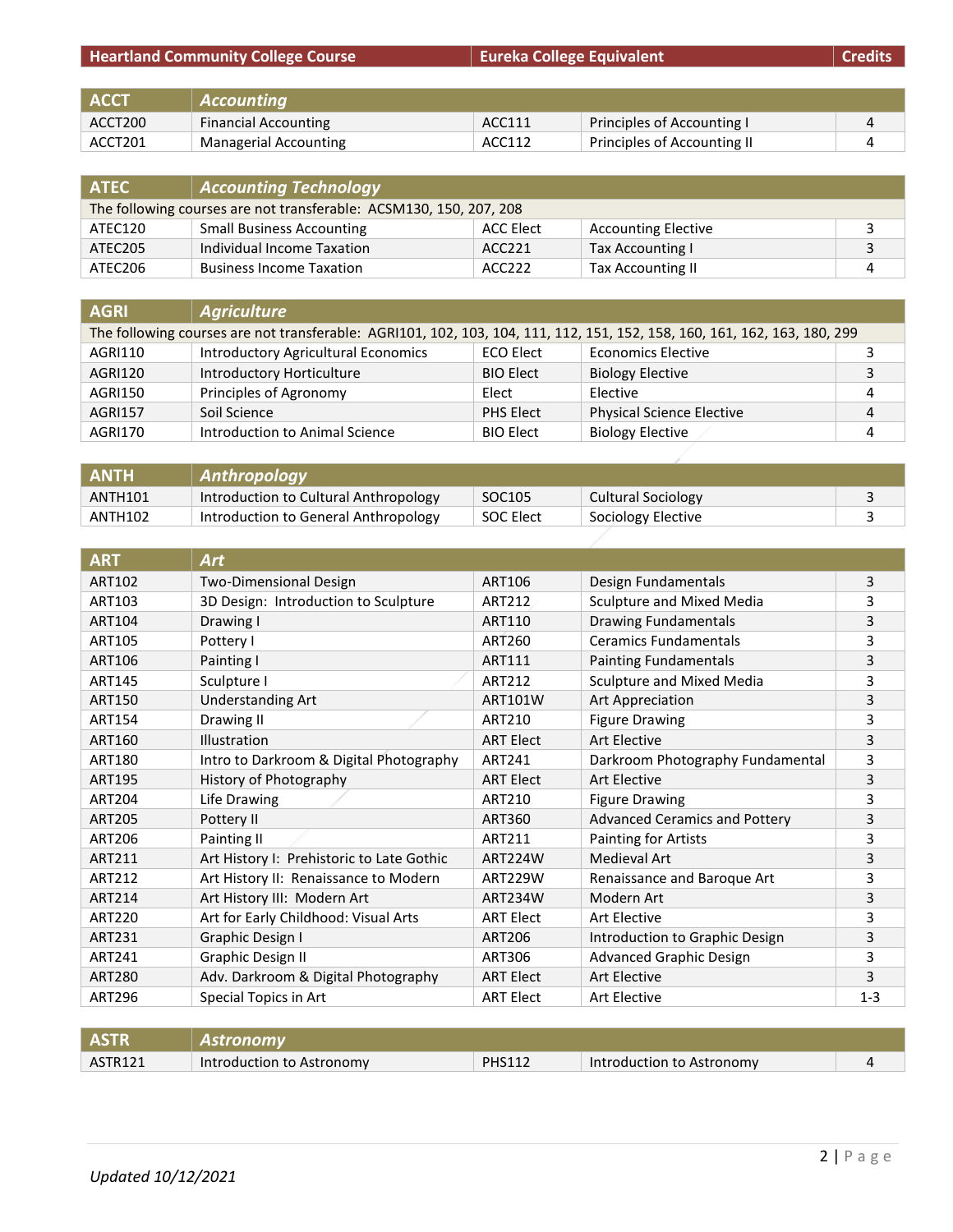| <b>BIOL</b>    | <b>Biology</b>                              |                          |                                      |   |
|----------------|---------------------------------------------|--------------------------|--------------------------------------|---|
| BIOL099        | <b>Biology for Health Careers</b>           | $\overline{\phantom{a}}$ | $\overline{\phantom{a}}$             |   |
| <b>BIOL114</b> | <b>Contemporary Biology</b>                 | <b>BIO Elect</b>         | <b>Biology Elective</b>              | 4 |
| <b>BIOL116</b> | <b>Genetics and Society</b>                 | <b>BIO Elect</b>         | <b>Biology Elective</b>              | 3 |
| <b>BIOL117</b> | Genetics and Society Lab                    | <b>BIO Elect</b>         | <b>Biology Elective</b>              | 2 |
| <b>BIOL121</b> | <b>Essentials of Anatomy and Physiology</b> | <b>BIO Elect</b>         | <b>Biology Elective</b>              | 4 |
| <b>BIOL131</b> | <b>Plants and Society</b>                   | <b>BIO Elect</b>         | <b>Biology Elective</b>              | 4 |
| <b>BIOL132</b> | <b>Animals and Society</b>                  | <b>BIO Elect</b>         | <b>Biology Elective</b>              | 4 |
| <b>BIOL140</b> | Evolution: Big Bang to Biotechnology        | <b>BIO Elect</b>         | <b>Biology Elective</b>              | 3 |
| <b>BIOL145</b> | <b>Conservation Ecology</b>                 | <b>EVS151W</b>           | Intro Environmental Science & Policy | 4 |
| <b>BIOL161</b> | Principles of Biology I                     | <b>BIO141</b>            | Principles of Biology I              | 4 |
| <b>BIOL162</b> | Principles of Biology II                    | <b>BIO142</b>            | Principles of Biology II             | 4 |
| <b>BIOL181</b> | Anatomy and Physiology I                    | BIO263                   | Human Anatomy and Physiology I       | 4 |
| <b>BIOL182</b> | Anatomy and Physiology II                   | <b>BIO264</b>            | Human Anatomy and Physiology II      | 4 |
| <b>BIOL191</b> | <b>Introductory Microbiology</b>            | <b>BIO Elect</b>         | <b>Biology Elective</b>              | 4 |
| <b>BIOL297</b> | Independent Study in Biology                |                          |                                      |   |

| <b>BUSN</b>    | <b>Business</b>                          |                  |                                  |         |
|----------------|------------------------------------------|------------------|----------------------------------|---------|
| BUSN108        | Personal Finance                         | <b>BUA211</b>    | Personal Finance                 | 3       |
| BUSN110        | Introduction to Business                 | <b>BUA Elect</b> | <b>Business Elective</b>         | 3       |
| BUSN130        | <b>Computer Applications in Business</b> | <b>CSC Elect</b> | <b>Computer Science Elective</b> | 3       |
| <b>BUSN210</b> | Legal Environment of Business            | <b>BUA Elect</b> | <b>Business Elective</b>         | 3       |
| BUSN220        | Principles of Management                 | <b>BUA220</b>    | Management                       | 3       |
| BUSN225        | Introduction to Sports Management        | <b>BUA Elect</b> | <b>Business Elective</b>         | 3       |
| BUSN226        | Introduction to Sports Marketing         | <b>BUA Elect</b> | <b>Business Elective</b>         | 3       |
| BUSN230        | <b>Principles of Marketing</b>           | <b>BUA230</b>    | Marketing                        | 3       |
| <b>BUSN296</b> | <b>Topics in Business</b>                | <b>BUA Elect</b> | <b>Business Elective</b>         | $1 - 3$ |

| <b>BTEC</b>                                                        | <b>Business Technology</b>       |                  |                                         |         |
|--------------------------------------------------------------------|----------------------------------|------------------|-----------------------------------------|---------|
| The following courses are not transferable: BTEC145, 150, 170, 299 |                                  |                  |                                         |         |
| BTEC115                                                            | <b>Business Communications</b>   | <b>BUA Elect</b> | <b>Business Administration Elective</b> |         |
| BTEC250                                                            | <b>Small Business Management</b> | <b>BUA Elect</b> | <b>Business Administration Elective</b> |         |
| BTEC296                                                            | Topic in Business Technology     | <b>BUA Elect</b> | <b>Business Administration Elective</b> | $1 - 6$ |

# **CAD** *Computer Aided Design/Drafting*

The following courses are not transferable: CAD101, 110, 235

| <b>CHEM</b> | <b>Chemistry</b>                     |                          |                             |   |
|-------------|--------------------------------------|--------------------------|-----------------------------|---|
| CHEM099     | Preparatory College Chemistry        | $\overline{\phantom{a}}$ |                             |   |
| CHEM110     | Chemistry of CSI: Forensic Chemistry | <b>CHM Elect</b>         | <b>Chemistry Elective</b>   | 4 |
| CHEM120     | <b>Fundamentals of Chemistry</b>     | <b>CHM121</b>            | Survey of Chemistry         | 4 |
| CHEM161     | General Chemistry I                  | CHM131                   | <b>General Chemistry I</b>  | 5 |
| CHEM162     | <b>General Chemistry II</b>          | <b>CHM132</b>            | <b>General Chemistry II</b> | 5 |
| CHEM231     | <b>Elementary Organic Chemistry</b>  | <b>CHM Elect</b>         | <b>Chemistry Elective</b>   |   |
| CHEM241     | Organic Chemistry I                  | <b>CHM220</b>            | Organic Chemistry I         | 5 |
| CHEM242     | <b>Organic Chemistry II</b>          | <b>CHM221</b>            | <b>Organic Chemistry II</b> |   |
| CHEM271     | Introduction to Biochemistry         | <b>CHM Elect</b>         | <b>Chemistry Elective</b>   | 4 |
| CHEM297     | Independent Study in Chemistry       | $\overline{\phantom{a}}$ |                             |   |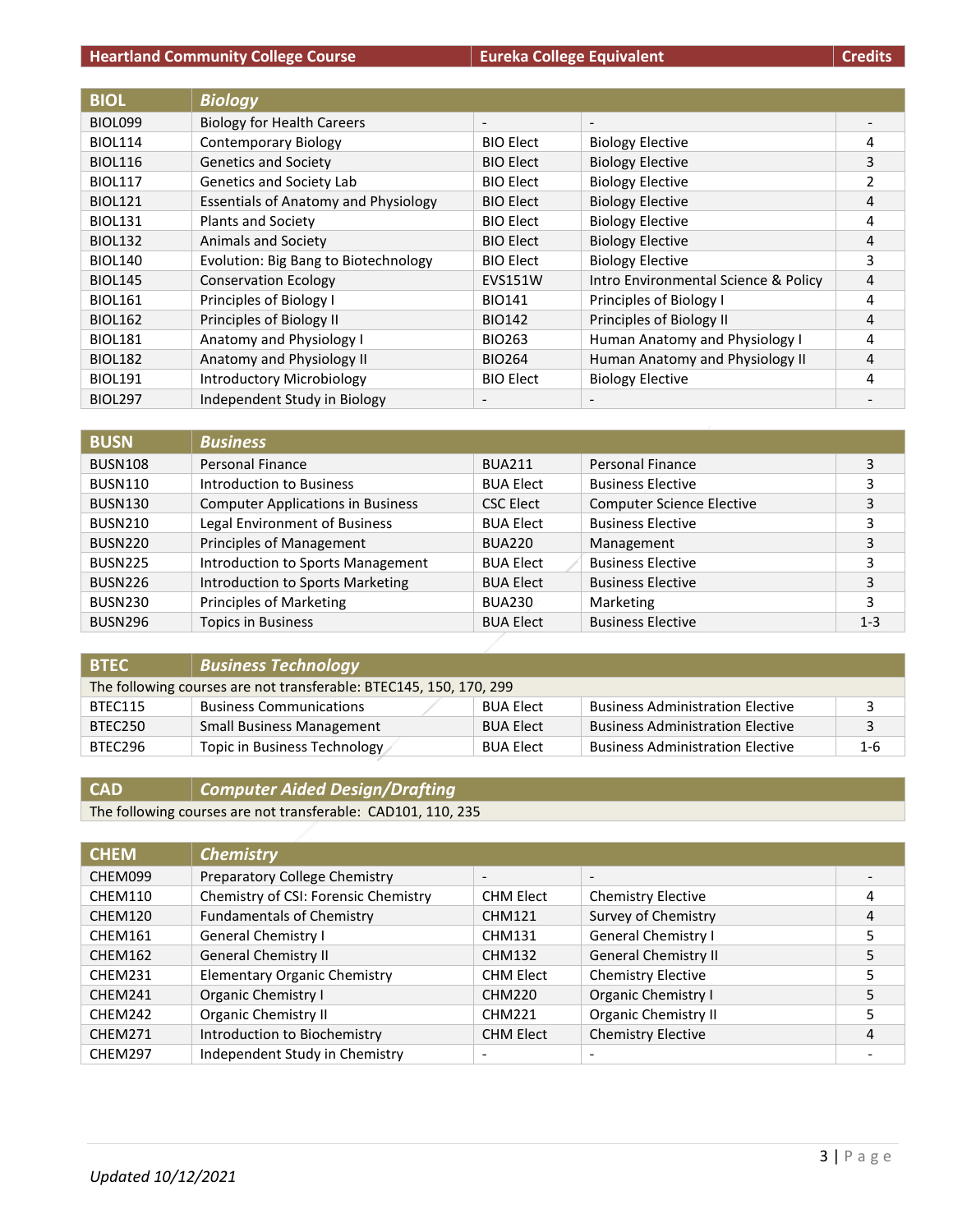| <b>CHIN</b>    | <b>Chinese</b>          |       |          |   |
|----------------|-------------------------|-------|----------|---|
| CHIN101        | Elementary Chinese I    | Elect | Elective | 4 |
| CHIN102        | Elementary Chinese II   | Elect | Elective | 4 |
| CHIN201        | Intermediate Chinese I  | Elect | Elective | 4 |
| <b>CHIN202</b> | Intermediate Chinese II | Elect | Elective | 4 |

| <b>CHLD</b>                                           | <b>Early Childhood Care and Education</b>                                                                                       |                  |                                        |         |
|-------------------------------------------------------|---------------------------------------------------------------------------------------------------------------------------------|------------------|----------------------------------------|---------|
|                                                       | The following courses are not transferable: CHLD103, 108, 110, 115, 121, 122, 124, 125, 126, 127, 128, 129, 201, 202, 204, 205, |                  |                                        |         |
| 206, 208, 209, 210, 215, 221, 222, 223, 226, 238, 239 |                                                                                                                                 |                  |                                        |         |
| CHLD101                                               | Intro to Early Childhood                                                                                                        | <b>EDU Elect</b> | <b>Education Elective</b>              | 3       |
| CHLD102                                               | Growth and Development of Young Child                                                                                           | <b>PSY206</b>    | Infant & Early Childhood Dev.          | 3       |
| CHLD207                                               | <b>Exceptional Child</b>                                                                                                        | <b>EDU229</b>    | <b>Educating the Exceptional Child</b> | 3       |
| CHLD220                                               | Individual and Family Development                                                                                               | SOC ELEC         | Sociology Elective                     | 3       |
| CHLD296                                               | <b>Special Topics</b>                                                                                                           | <b>EDU Elect</b> | <b>Education Elective</b>              | $1 - 4$ |

**CNST** *Construction*

The following courses are not transferable: CNST101, 113

| <b>COMM</b> | <b>Communication</b>                 |                          |                                   |         |
|-------------|--------------------------------------|--------------------------|-----------------------------------|---------|
| COMM101     | Introduction to Oral Communication   | COM110                   | Introduction to Public Speaking   | 3       |
| COMM109     | Visual Communication                 | <b>COM Elect</b>         | <b>Communication Elective</b>     | 3       |
| COMM120     | Interpersonal Communication          | COM215                   | <b>Human Communication</b>        | 3       |
| COMM121     | Intro to Intercultural Communication | COM Elect                | <b>Communication Elective</b>     | 3       |
| COMM125     | <b>Small Group Communication</b>     | COM210                   | <b>Small Group Communication</b>  | 3       |
| COMM132     | Introduction to Photojournalism      | COM Elect                | <b>Communication Elective</b>     | 3       |
| COMM135     | <b>Convergent Media Writing</b>      | <b>COM Elect</b>         | <b>Communication Elective</b>     | 3       |
| COMM136     | Newspaper Production                 | COM Elect                | <b>Communication Elective</b>     | 3       |
| COMM160     | Introduction to Mass Media           | COM230                   | Mass Media                        | 3       |
| COMM210     | Introduction to Communication Theory | COM Elect                | <b>Communication Elective</b>     | 3       |
| COMM220     | Advertising and Culture              | <b>COM Elect</b>         | <b>Communication Elective</b>     | 3       |
| COMM250     | Activism                             | <b>PSC Elect</b>         | <b>Political Science Elective</b> | 3       |
| COMM296     | Special Topics in Communication      | <b>COM Elect</b>         | <b>Communication Elective</b>     | $1 - 3$ |
| COMM299     | Internship in Communication          | $\overline{\phantom{0}}$ |                                   |         |

| <b>CRJ</b>    | <b>Criminal Justice</b>                   |                          |                                  |         |
|---------------|-------------------------------------------|--------------------------|----------------------------------|---------|
| <b>CRJ101</b> | Introduction to Criminal Justice          | CJS101                   | Introduction to Criminal Justice | 3       |
| <b>CRJ200</b> | Introduction to Corrections               | CJS215                   | Corrections                      | 3       |
| <b>CRJ201</b> | Introduction to Criminology               | <b>SOC Elect</b>         | Sociology Elective               | 3       |
| <b>CRJ202</b> | Policing in America                       | CJS205                   | Policing                         | 3       |
| <b>CRJ204</b> | Criminal Law                              | CJS310                   | Criminal Law and Procedure       | 3       |
| <b>CRJ206</b> | Criminal Investigations                   | CJS225                   | Criminal Investigation           | 3       |
| <b>CRJ208</b> | Administration of Justice                 | CJS Elect                | <b>Criminal Justice Elective</b> | 3       |
| <b>CRJ215</b> | Juvenile Justice System                   | <b>CJS210W</b>           | Juvenile Justice and Delinguency | 3       |
| <b>CRJ218</b> | Terrorism, Intelligence, & Crim Just Syst | CJS Elect                | <b>Criminal Justice Elective</b> |         |
| <b>CRJ222</b> | <b>Police/Community Relations</b>         | CJS Elect                | <b>Criminal Justice Elective</b> | 3       |
| <b>CRJ224</b> | <b>Probation and Parole</b>               | CJS Elect                | <b>Criminal Justice Elective</b> | 3       |
| <b>CRJ296</b> | Special Topics in Criminal Justice        | CJS Elect                | <b>Criminal Justice Elective</b> | $1 - 6$ |
| <b>CRJ299</b> | Internship in Criminal Justice            | $\overline{\phantom{a}}$ | $\overline{\phantom{0}}$         |         |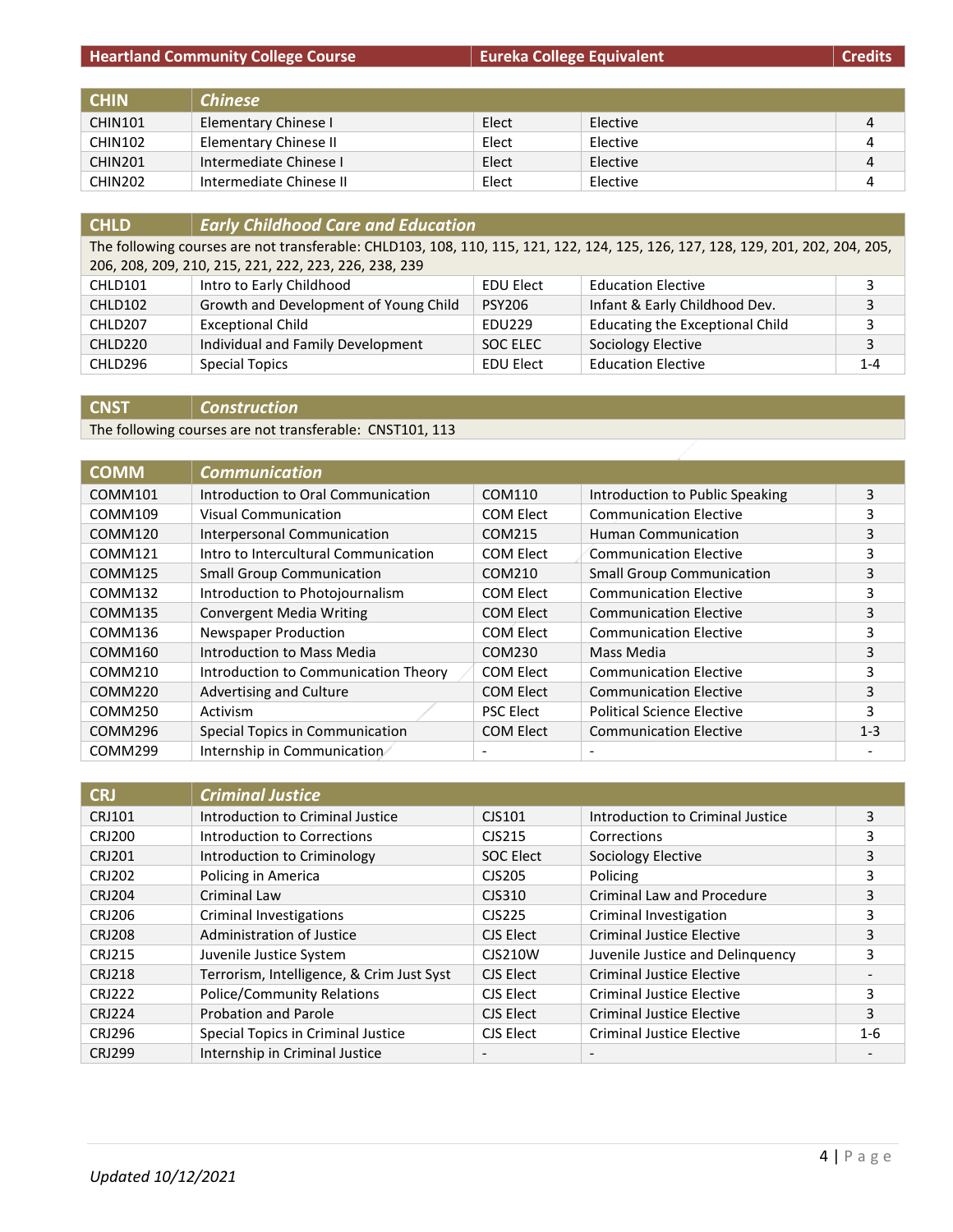| <b>CSCI</b>    | <b>Computer Science and Information</b>                  |                    |                                  |         |
|----------------|----------------------------------------------------------|--------------------|----------------------------------|---------|
|                | The following courses are not transferable: CSCI153, 222 |                    |                                  |         |
| <b>CSCI101</b> | Intro to Computer Information Science                    | <b>CSC Elect</b>   | <b>Computer Science Elective</b> | 4       |
| <b>CSCI110</b> | Intro to Database Management Systems                     | <b>CSC115</b>      | Intro to Database and Reports    | 3       |
| <b>CSCI115</b> | Discrete Structures                                      | <b>MAT Elect</b>   | <b>Mathematics Elective</b>      | 4       |
| <b>CSCI130</b> | Computer Science I                                       | <b>CSC135</b>      | Computer Science I               | 4       |
| <b>CSCI131</b> | Computer Science II                                      | <b>CSC Elect</b>   | <b>Computer Science Elective</b> | 4       |
| <b>CSCI135</b> | <b>COBOL Programming</b>                                 | <b>CSC Elect</b>   | <b>Computer Science Elective</b> | 4       |
| <b>CSCI140</b> | JavaScript                                               | CSC <sub>209</sub> | Java Programming                 | 3       |
| <b>CSCI171</b> | Computing for Engineering and Science                    | <b>CSC Elect</b>   | <b>Computer Science Elective</b> | 3       |
| CSCI220        | C Programming                                            | <b>CSC207</b>      | Programming in C/C++             | 3       |
| <b>CSCI296</b> | Special Topics in Computer Technology                    | <b>CSC Elect</b>   | <b>Computer Science Elective</b> | $2 - 4$ |

| <b>CTEC</b>                                                                                           | Computer Technology       |           |                           |  |
|-------------------------------------------------------------------------------------------------------|---------------------------|-----------|---------------------------|--|
| The following courses are not transferable: CTEC125, 136, 137, 138, 146, 147, 148, 156, 157, 158, 166 |                           |           |                           |  |
| CTEC101                                                                                               | Introduction to Computers | CSC Elect | Computer Science Elective |  |

| <b>DMED</b> | <b>Digital Media</b>                                          |                  |                                  |           |
|-------------|---------------------------------------------------------------|------------------|----------------------------------|-----------|
|             | The following courses are not transferable: DMED291, 297, 299 |                  |                                  |           |
| DMED101     | Introduction to Digital Media                                 | <b>ART Elect</b> | Art Elective                     | 3         |
| DMED110     | Web Page Development                                          | <b>ART250</b>    | Web Design                       | 3         |
| DMED120     | Computer Imaging for Design                                   | ART206           | Introduction to Graphic Design   | 3         |
| DMED130     | Media Design Fundamentals                                     | <b>ART Elect</b> | Art Elective                     | 3         |
| DMED132     | <b>Graphic Technology Communication</b>                       | <b>ART Elect</b> | Art Elective                     | 3         |
| DEMED145    | Video Production                                              | <b>ART305</b>    | Videography                      | 3         |
| DMED147     | <b>Video Animation and Motion Graphics</b>                    | <b>ART Elect</b> | Art Elective                     | 3         |
| DMED150     | Interactive Digital Media                                     | <b>CSC Elect</b> | <b>Computer Science Elective</b> | 3         |
| DMED210     | Advanced Web Page Design                                      | <b>ART Elect</b> | Art Elective                     | 3         |
| DMED257     | <b>Print Media Production</b>                                 | <b>ART Elect</b> | Art Elective                     | 3         |
| DMED290     | <b>Advanced Media Production</b>                              | <b>ART Elect</b> | Art Elective                     | 3         |
| DMED296     | Topics in Digital Media                                       | <b>ART Elect</b> | Art Elective                     | $1.5 - 3$ |

| <b>EASC</b>    | <b>Earth Science</b>               |                          |                                  |   |
|----------------|------------------------------------|--------------------------|----------------------------------|---|
| <b>EASC101</b> | Introduction to Geology            | PHS Elect                | <b>Physical Science Elective</b> | 4 |
| EASC102        | <b>Historical Geology</b>          | PHS Elect                | <b>Physical Science Elective</b> | 4 |
| EASC111        | <b>Environment Earth</b>           | PHS Elect                | <b>Physical Science Elective</b> | 3 |
| EASC121+122    | Introduction to Earth Science      | <b>PHS111</b>            | Introduction to Earth Science    | 4 |
| EASC121        | Introduction to Earth Science      | PHS Elect                | <b>Physical Science Elective</b> | 3 |
| EASC122        | Introduction to Earth Science Lab  | PHS Elect                | <b>Physical Science Elective</b> |   |
| EASC151        | Introduction to Weather            | PHS Elect                | <b>Physical Science Elective</b> | 4 |
| EASC297        | Independent Study in Earth Science | $\overline{\phantom{a}}$ |                                  |   |

| <b>ECON</b> | <b>Economics</b>             |           |                              |  |
|-------------|------------------------------|-----------|------------------------------|--|
| ECON101     | Principles of Microeconomics | ECO112    | Principles of Microeconomics |  |
| ECON102     | Principles of Macroeconomics | ECO111    | Principles of Macroeconomics |  |
| ECON220     | Comparative Economic Systems | ECO Elect | $\,$ Economics Elective $\,$ |  |

| <b>EDUC</b> | <b>Education</b>            |               |                                          |  |
|-------------|-----------------------------|---------------|------------------------------------------|--|
| EDUC101     | Introduction to Education   | EDU165        | <b>Foundations of American Education</b> |  |
| EDUC105     | <b>Exceptional Learners</b> | <b>EDU229</b> | Educating the Exceptional Child          |  |
| EDUC135     | The Multicultural Classroom | EDU351        | Language and Diversity in Education      |  |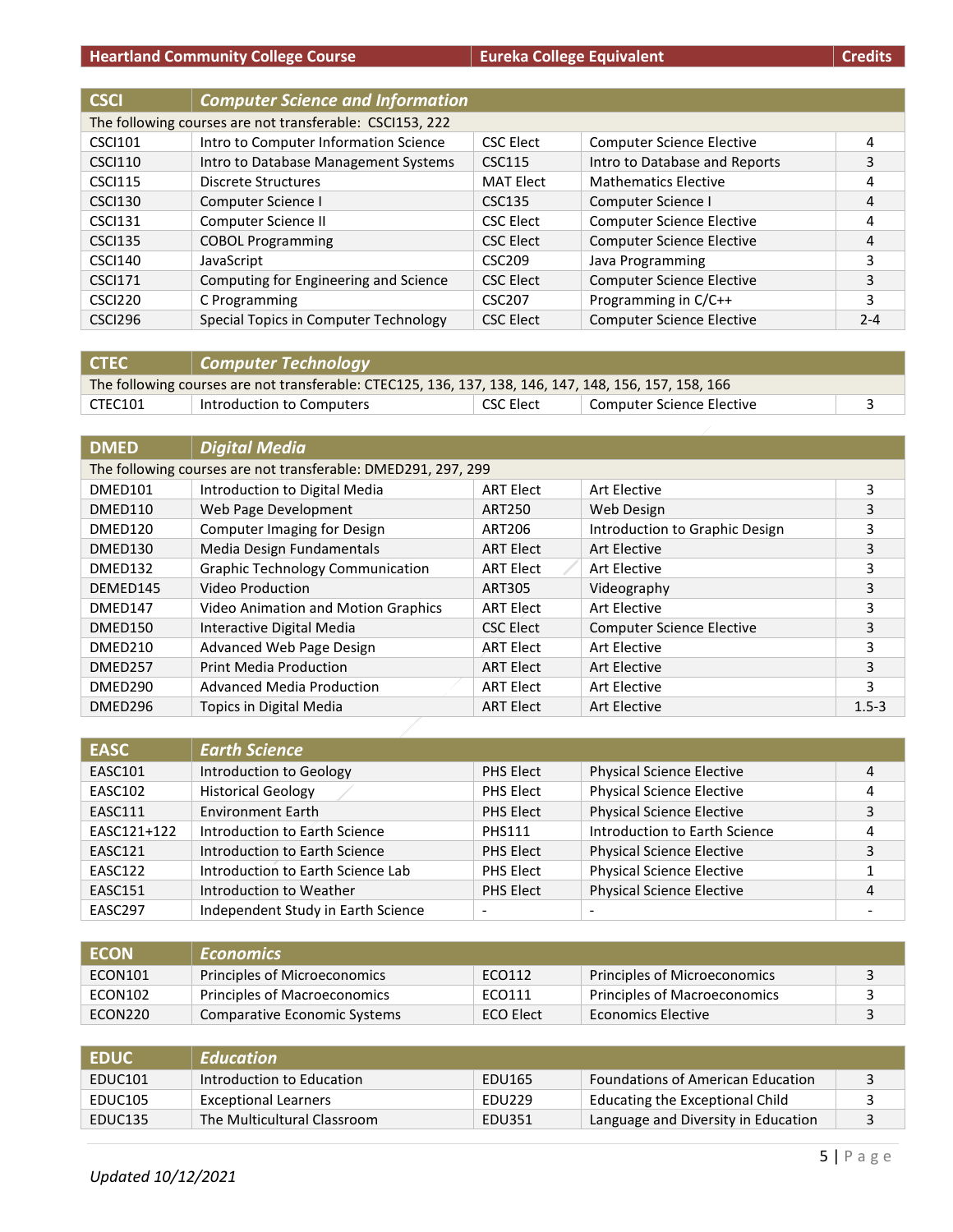| <b>Heartland Community College Course</b> |                                      | <b>Eureka College Equivalent</b> |                                    | <b>Credits</b> |
|-------------------------------------------|--------------------------------------|----------------------------------|------------------------------------|----------------|
|                                           |                                      |                                  |                                    |                |
| EDUC163                                   | Introduction to Coaching Athletics   | KIN Elect                        | Kinesiology Elective               | 3              |
| EDUC <sub>200</sub>                       | Using Technology in Education        | EDU390L                          | Integrating Technology in Teaching | 3              |
| EDUC <sub>205</sub>                       | Language Development                 | <b>EDU Elect</b>                 | <b>Education Elective</b>          | 3              |
| EDUC <sub>208</sub>                       | Principles of Reading                | <b>EDU Elect</b>                 | <b>Education Elective</b>          | 3              |
| EDUC <sub>209</sub>                       | Language Arts in Elementary School   | EDU370                           | Primary Literacy Methods           | 3              |
| EDUC <sub>220</sub>                       | <b>Educational Psychology</b>        | EDU227W                          | <b>Educational Psychology</b>      | 3              |
| EDUC295                                   | Service Learning for Future Teachers | <b>SPE Elect</b>                 | <b>Special Education Elective</b>  | 3              |
| EDUC296                                   | Selected Topics in Education         | <b>EDU Elect</b>                 | <b>Education Elective</b>          | $1 - 4$        |

## **ELAP** *Electrician Apprentice*

The following courses are not transferable: ELAP111, 112, 121, 122, 125, 126, 127, 128, 131, 132, 135, 136, 137, 138, 141, 142, 151, 152, 211, 212, 221, 222, 231, 232, 241, 242, 251, 252

## **ELTC** *Electronics Technology*

The following courses are not transferable: ELTC102, 103, 206, 212

**EMT** *Emergency Medical Technician*

The following courses are not transferable: EMT101, 235, 236, 237, 240, 241

| <b>ENGL</b> | <b>English</b>                             |                  |                                  |   |
|-------------|--------------------------------------------|------------------|----------------------------------|---|
| ENGL098     | Transition to Academic Reading & Writing   | ENG095R          | $\overline{\phantom{a}}$         |   |
| ENGL099     | Composition I Companion: W, R, & R         | ENG095R          |                                  | - |
| ENGL101     | <b>Critical Reading and Writing</b>        | <b>ENG103W</b>   | Academic Writing and Research    | 3 |
| ENGL102     | <b>Multimodal Composition</b>              | <b>ENG ELEC</b>  | <b>English Elective</b>          | 3 |
| ENGL107     | <b>Technical Writing</b>                   | <b>ENG ELEC</b>  | <b>English Elective</b>          | 3 |
| ENGL206     | <b>Creative Writing</b>                    | <b>ENG120</b>    | Introduction to Creative Writing | 3 |
| ENGL207     | <b>Beginning Narrative Fiction Writing</b> | <b>ENG Elect</b> | <b>English Elective</b>          | 3 |
| ENGL209     | Intro to Creative Writing - Poetry         | ENG Elect        | <b>English Elective</b>          | 3 |

## **ENGR** *Engineering*

The following courses are not transferable: ENGR271 and ENGR272

| <b>FILM</b>    | <b>Film</b>                  |                  |                         |  |
|----------------|------------------------------|------------------|-------------------------|--|
| <b>FILM101</b> | Introduction to Film Studies | <b>THA Elect</b> | <b>Theater Elective</b> |  |
| <b>FILM211</b> | History of Film              | <b>THA Elect</b> | <b>Theater Elective</b> |  |
| FILM296        | Topics in Film Studies       | <b>THA Elect</b> | <b>Theater Elective</b> |  |

| <b>FREN</b>    | <b>French</b>          |       |          |  |
|----------------|------------------------|-------|----------|--|
| <b>FREN101</b> | Elementary French I    | Elect | Elective |  |
| FREN102        | Elementary French II   | Elect | Elective |  |
| FREN201        | Intermediate French I  | Elect | Elective |  |
| FREN202        | Intermediate French II | Elect | Elective |  |

| <b>GFOG</b> | <b>Geography</b> |        |                        |  |
|-------------|------------------|--------|------------------------|--|
| GEOG101     | World Geography  | GEO105 | <b>World Geography</b> |  |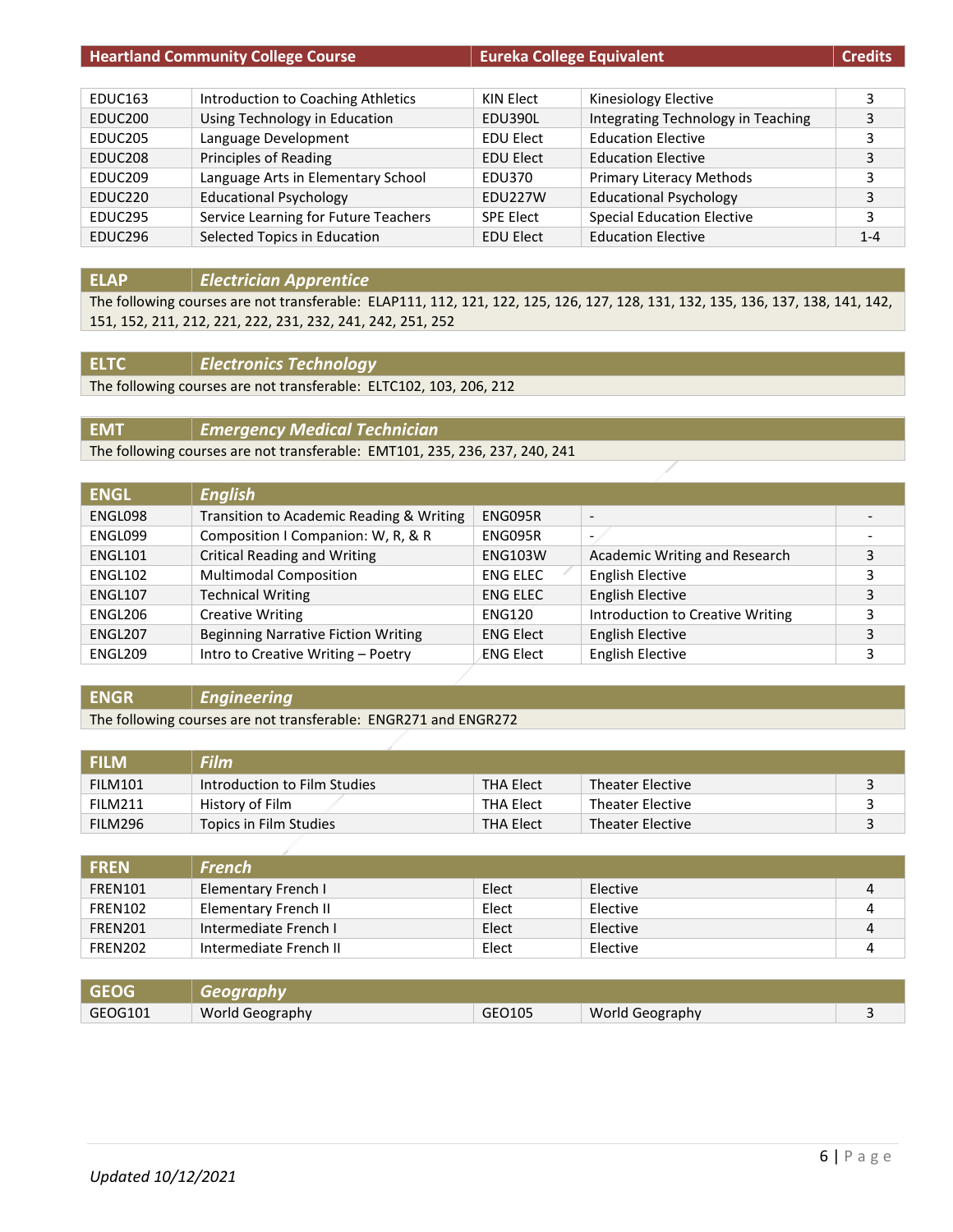| <b>GERM</b> | <b>German</b>          |       |          |   |
|-------------|------------------------|-------|----------|---|
| GERM101     | Elementary German I    | Elect | Elective | 4 |
| GERM102     | Elementary German II   | Elect | Elective | 4 |
| GERM201     | Intermediate German I  | Elect | Elective | 4 |
| GERM202     | Intermediate German II | Elect | Elective |   |

| <b>HIST</b>    | <b>History</b>                        |                  |                                      |         |
|----------------|---------------------------------------|------------------|--------------------------------------|---------|
| <b>HIST101</b> | Western Civilization to 1500          | <b>HIS113</b>    | Survey of European History to 1660   | 3       |
| <b>HIST102</b> | Western Civilization Since 1500       | <b>HIS114</b>    | Survey of European Hist Since 1660   | 3       |
| <b>HIST135</b> | History of the U.S. to 1865           | <b>HIS250</b>    | History of the United States to 1865 | 3       |
| <b>HIST136</b> | History of the U.S. Since 1865        | <b>HIS251</b>    | History of the U.S. Since 1865       | 3       |
| <b>HIST150</b> | Latin American History                | <b>HIS Elect</b> | <b>History Elective</b>              | 3       |
| <b>HIST210</b> | African-American History              | <b>HIS309</b>    | African American History             | 3       |
| <b>HIST240</b> | History of the American Frontier      | <b>HIS Elect</b> | <b>History Elective</b>              | 3       |
| <b>HIST258</b> | The Life and Times of Abraham Lincoln | <b>HIS Elect</b> | <b>History Elective</b>              | 3       |
| <b>HIST259</b> | History of Illinois                   | <b>HIS218</b>    | <b>Illinois History</b>              | 3       |
| <b>HIST261</b> | <b>Non-Western Civilization I</b>     | <b>HIS Elect</b> | <b>History Elective</b>              | 3       |
| <b>HIST262</b> | Non-Western Civilization II           | <b>HIS Elect</b> | <b>History Elective</b>              | 3       |
| <b>HIST296</b> | Special Topics in History             | <b>HIS Elect</b> | <b>History Elective</b>              | $1 - 3$ |

| <b>HLTH</b>    | <b>Health</b>                                                                                    |                  |                                  |                |  |  |
|----------------|--------------------------------------------------------------------------------------------------|------------------|----------------------------------|----------------|--|--|
|                | The following courses are not transferable: HLTH100, 105, 109, 110, 135, 202, 209, 280, 284, 299 |                  |                                  |                |  |  |
| HLTH111        | Diseases of the Human Body                                                                       | <b>HED Elect</b> | <b>Health Education Elective</b> | 3              |  |  |
| <b>HLTH116</b> | <b>Health Effects of Recreational Drugs</b>                                                      | <b>HED Elect</b> | <b>Health Education Elective</b> | 3              |  |  |
| <b>HLTH118</b> | <b>Personal Health and Wellness</b>                                                              | <b>HED170</b>    | Wellness                         | 3              |  |  |
| <b>HLTH120</b> | <b>Nutrition</b>                                                                                 | <b>HED284</b>    | <b>Nutrition</b>                 | 3              |  |  |
| <b>HLTH131</b> | Principles of Weight Management                                                                  | HED Elect        | <b>Health Education Elective</b> | 3              |  |  |
| HLTH140        | Walking for Health                                                                               | <b>KIN Elect</b> | Kinesiology Elective             | $\overline{2}$ |  |  |
| HLTH141        | Jogging for Health                                                                               | <b>KIN Elect</b> | Kinesiology Elective             | 2              |  |  |
| HLTH142        | Introduction to Strength Training                                                                | <b>KIN Elect</b> | Kinesiology Elective             | $\overline{2}$ |  |  |
| HLTH143        | <b>Strength Training II</b>                                                                      | KIN Elect        | Kinesiology Elective             | 2              |  |  |
| HLTH144        | <b>Fundamentals of Basketball</b>                                                                | <b>KIN Elect</b> | Kinesiology Elective             | 1              |  |  |
| HLTH145        | Self Defense                                                                                     | KIN Elect        | Kinesiology Elective             | 1              |  |  |
| HLTH146        | Mind/Body Health                                                                                 | <b>KIN Elect</b> | Kinesiology Elective             | $\overline{2}$ |  |  |
| <b>HLTH147</b> | <b>Sports Conditioning</b>                                                                       | KIN Elect        | Kinesiology Elective             | 2              |  |  |
| HLTH148        | Yoga                                                                                             | <b>KIN Elect</b> | Kinesiology Elective             | 1              |  |  |
| HLTH170        | Introduction to Leisure and Recreation                                                           | <b>KIN Elect</b> | Kinesiology Elective             | 3              |  |  |
| <b>HLTH171</b> | <b>Recreation Leadership</b>                                                                     | KIN Elect        | Kinesiology Elective             | 3              |  |  |
| HLTH180        | Introduction to Gerontology                                                                      | <b>SOC Elect</b> | Sociology Elective               | 3              |  |  |
| <b>HLTH181</b> | <b>Biological Aspects of Aging</b>                                                               | <b>HED Elect</b> | <b>Health Education Elective</b> | 3              |  |  |
| HLTH184        | Intro to Physical Activity and Aging                                                             | KIN Elect        | Kinesiology Elective             | 3              |  |  |
| <b>HLTH225</b> | Clinical Kinesiology                                                                             | <b>KIN Elect</b> | Kinesiology Elective             | 3              |  |  |
| HLTH296        | Special Topics in Health                                                                         | <b>HED Elect</b> | <b>Health Education Elective</b> | $1 - 6$        |  |  |

| <b>HONR</b>    | Honors                   |                  |                        |  |
|----------------|--------------------------|------------------|------------------------|--|
| <b>HONR101</b> | <b>Honors Seminar I</b>  | <b>HON200</b>    | <b>Honors Seminar</b>  |  |
| <b>HONR201</b> | <b>Honors Seminar II</b> | <b>HON Elect</b> | <b>Honors Elective</b> |  |

# **HS** *Health Assistant*

The following courses are not transferable: HS101, 102, H103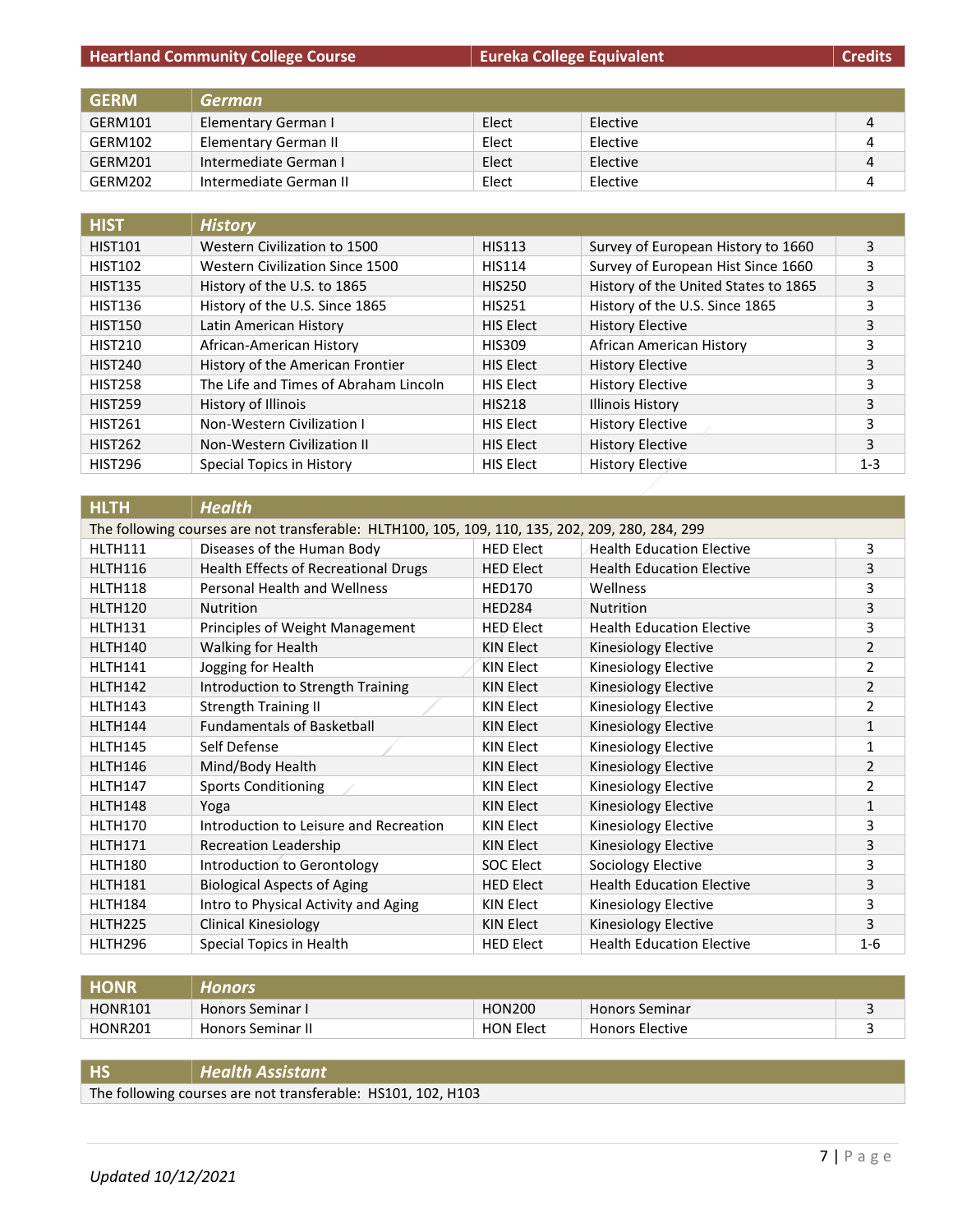| <b>HUMA</b> | <b>Humanities</b>                         |                          |                            |                          |
|-------------|-------------------------------------------|--------------------------|----------------------------|--------------------------|
| HUMA101     | Introduction to the Humanities            | <b>HUM Elect</b>         | <b>Humanities Elective</b> | 3                        |
| HUMA203     | Non-Western Humanities                    | <b>HUM Elect</b>         | <b>Humanities Elective</b> | 3                        |
| HUMA221     | American Popular Culture                  | <b>HUM Elect</b>         | <b>Humanities Elective</b> | 3                        |
| HUMA250     | <b>Classical Mythology</b>                | <b>ENG270</b>            | Myth and Literature        | 3                        |
| HUMA270     | Myth in the Modern World                  | <b>HUM Elect</b>         | <b>Humanities Elective</b> | 3                        |
| HUMA296     | Special Topics in Interdisciplinary Human | <b>HUM Elect</b>         | <b>Humanities Elective</b> | $1 - 3$                  |
| HUMA299     | Internship in the Humanities & Fine Arts  | $\overline{\phantom{a}}$ |                            | $\overline{\phantom{a}}$ |

## **ILAP** *Illinois Laborer Apprentice*

The following courses are not transferable: ILAP111, 112, 113, 114, 121, 122, 123, 131, 132, 133, 211, 221, 231

## **INDP** *Independent Studies*

The following courses are not transferable: INDP297

| <b>INTL</b>    | <b>International Studies</b>              |                          |                                         |   |
|----------------|-------------------------------------------|--------------------------|-----------------------------------------|---|
| <b>INTL100</b> | Cultural Tour: Humanities Field Exp.      | $\overline{\phantom{a}}$ | $\overline{\phantom{a}}$                |   |
| <b>INTL104</b> | Regional Food in Cultural Perspective     | <b>HUM Elect</b>         | <b>Humanities Elective</b>              | 3 |
| <b>INTL106</b> | Organic Agriculture                       | <b>HUM Elect</b>         | <b>Humanities Elective</b>              | 3 |
| <b>INTL107</b> | Survey of British History I               | <b>HIS Elect</b>         | History Elective                        | 3 |
| <b>INTL108</b> | Survey of British History II              | <b>HIS Elect</b>         | <b>History Elective</b>                 | 3 |
| <b>INTL113</b> | Civilization and Culture of Latin America | <b>HUM Elect</b>         | <b>Humanities Elective</b>              | 3 |
| <b>INTL114</b> | Civilization and Culture of Spain         | <b>HUM Elect</b>         | <b>Humanities Elective</b>              | 3 |
| <b>INTL115</b> | Irish Culture and Society                 | <b>HUM Elect</b>         | <b>Humanities Elective</b>              | 3 |
| <b>INTL116</b> | Irish Literature                          | <b>HUM Elect</b>         | <b>Humanities Elective</b>              | 3 |
| <b>INTL117</b> | <b>Understanding Fiction</b>              | <b>HUM Elect</b>         | <b>Humanities Elective</b>              | 3 |
| <b>INTL210</b> | Intro to Autobiography & Life Writing     | <b>ENG Elect</b>         | English Elective                        | 3 |
| <b>INTL213</b> | Survey of Art History                     | <b>ART Elect</b>         | Art History Elective                    | 3 |
| <b>INTL241</b> | Survey of British Literature I            | <b>ENG211</b>            | Literatures in English I: Begin to 1700 | 3 |
| <b>INTL242</b> | <b>British Culture and Society</b>        | <b>HUM Elect</b>         | <b>Humanities Elective</b>              | 3 |
| <b>INTL272</b> | Latin American & Caribbean Literature     | <b>ENG Elect</b>         | English Elective                        | 3 |
| <b>INTL283</b> | Non-Silver Processes in Photography       | <b>ART Elect</b>         | Art Elective                            | 3 |

| <b>INTR</b>         | <b>Interdisciplinary Studies</b>       |                          |                          |  |
|---------------------|----------------------------------------|--------------------------|--------------------------|--|
| <b>INTR101</b>      | Introduction to Global Studies         | Elect                    | Social Science Elective  |  |
| <b>INTR102</b>      | Intro. to East Asian Culture & Society | Elect                    | Social Science Elective  |  |
| INTR <sub>299</sub> | General Internship                     | $\overline{\phantom{0}}$ | $\overline{\phantom{a}}$ |  |

| <b>TTAL</b> | <b>Italian</b> |       |          |   |
|-------------|----------------|-------|----------|---|
| ITAL101     | Italian I      | Elect | Elective | 4 |
| ITAL102     | Italian II     | Elect | Elective | 4 |
| ITAL201     | Italian III    | Elect | Elective | 4 |
| ITAL202     | Italian IV     | Elect | Elective |   |

| <b>JAPN</b> | Japanese                 |       |          |   |
|-------------|--------------------------|-------|----------|---|
| JAPN101     | Elementary Japanese I    | Elect | Elective |   |
| JAPN102     | Elementary Japanese II   | Elect | Elective |   |
| JAPN201     | Intermediate Japanese I  | Elect | Elective | 4 |
| JAPN202     | Intermediate Japanese II | Elect | Elective |   |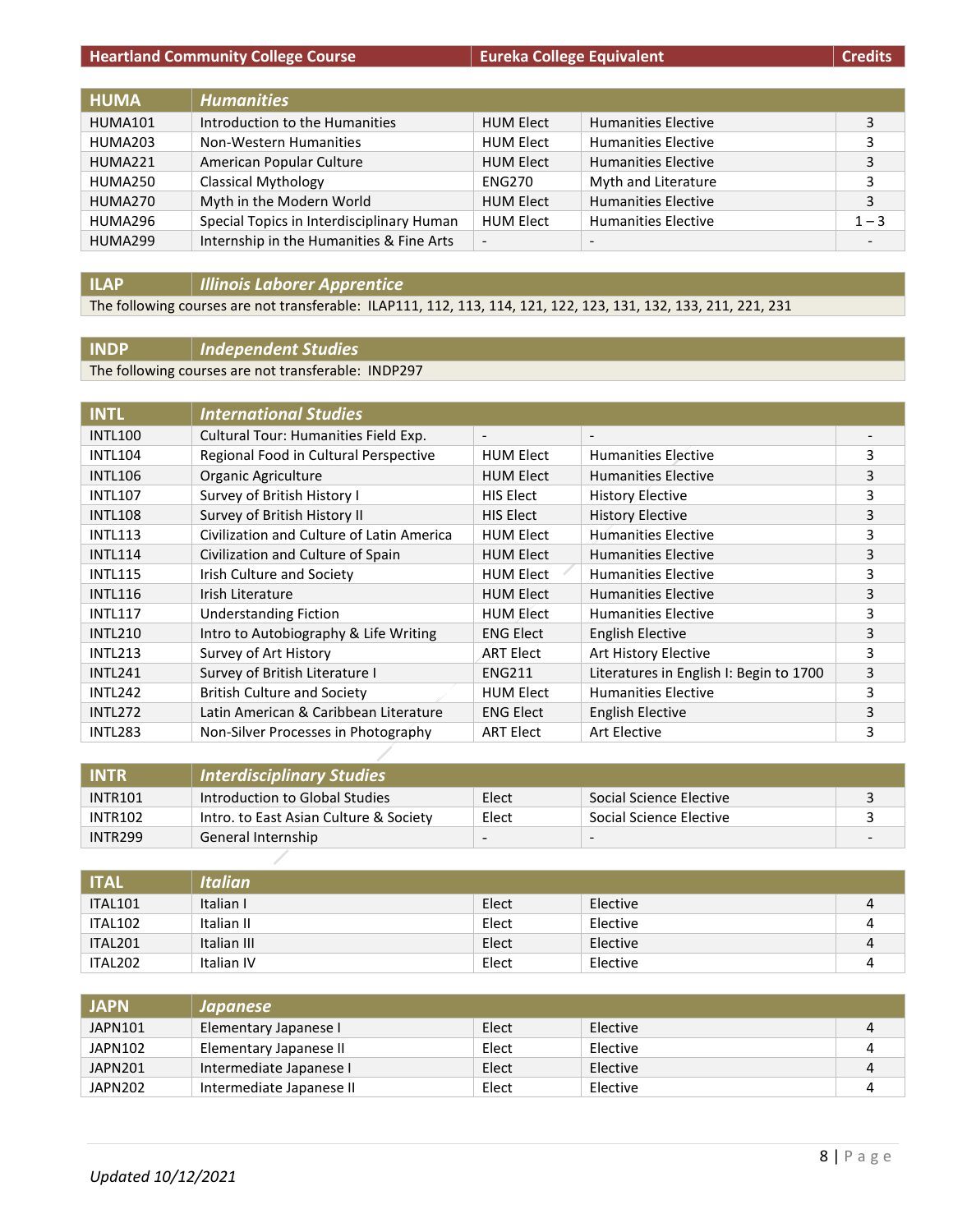#### **Heartland Community College Course Eureka College Equivalent**

|  | Credits |
|--|---------|
|  |         |

| <b>LITR</b>    | <b>Literature</b>                        |                  |                                  |         |
|----------------|------------------------------------------|------------------|----------------------------------|---------|
| <b>LITR111</b> | Introduction to Literature               | <b>ENG125</b>    | Introduction to Literary Studies | 3       |
| <b>LITR112</b> | <b>Graphic Novels</b>                    | <b>ENG Elect</b> | <b>English Elective</b>          | 3       |
| <b>LITR113</b> | Literature and Film                      | <b>THA Elect</b> | Theatre Arts Elective            | 3       |
| <b>LITR114</b> | Storytelling: Oral Folklore and Myth     | <b>ENG Elect</b> | English Elective                 | 3       |
| <b>LITR115</b> | The American Experience                  | <b>ENG Elect</b> | <b>English Elective</b>          | 3       |
| <b>LITR116</b> | The Dystopian Novel: Struggle for Freedm | <b>ENG Elect</b> | <b>English Elective</b>          | 3       |
| <b>LITR118</b> | Children's Literature                    | <b>ENG Elect</b> | <b>English Elective</b>          | 3       |
| <b>LITR119</b> | Music and Poetry                         | <b>ENG Elect</b> | <b>English Elective</b>          | 3       |
| <b>LITR121</b> | Science Fiction and Fantasy Literature   | <b>ENG Elect</b> | English Elective                 | 3       |
| <b>LITR122</b> | Introduction to Poetry                   | <b>ENG Elect</b> | <b>English Elective</b>          | 3       |
| <b>LITR123</b> | Sports Literature                        | <b>ENG Elect</b> | <b>English Elective</b>          | 3       |
| <b>LITR133</b> | <b>Burned and Banned Literature</b>      | <b>ENG Elect</b> | <b>English Elective</b>          | 3       |
| <b>LITR296</b> | Special Topics in English Studies        | <b>ENG Elect</b> | <b>English Elective</b>          | $1 - 3$ |

**MA** *Medical Assisting*

The following courses are not transferable: MA110, 120, 130, 140, 150, 151, 161

**MAIN** *Maintenance Technology*

The following courses are not transferable: MAIN101, 104, 202, 220, 221, 222, 297

| <b>MATH</b>         | <b>Mathematics</b>                                                           |                  |                                       |         |
|---------------------|------------------------------------------------------------------------------|------------------|---------------------------------------|---------|
|                     | The following courses are not transferable: MATH089, 091, 092, 094, 095, 098 |                  |                                       |         |
| MATH092             | Elementary Algebra                                                           | <b>MAT095R</b>   | $\overline{\phantom{a}}$              |         |
| MATH094             | Intermediate Algebra                                                         | MAT095R          | $\overline{\phantom{a}}$              |         |
| <b>MATH109</b>      | College Algebra                                                              | <b>MAT Elect</b> | <b>Mathematics Elective</b>           | 4       |
| <b>MATH111</b>      | Finite Math for Business & Social Science                                    | <b>MAT161</b>    | Finite Math & Statistics for Business | 4       |
| <b>MATH129</b>      | Precalculus                                                                  | <b>MAT121</b>    | Precalculus                           | 4       |
| <b>MATH131</b>      | <b>Explorations in Math</b>                                                  | <b>MAT125</b>    | Mathematics for Life and Art          | 3       |
| <b>MATH135</b>      | Mathematics for Elementary Teachers I                                        | <b>MED101</b>    | Math for Elementary Teachers I        | 3       |
| <b>MATH136</b>      | Mathematics for Elementary Teachers II                                       | <b>MED102</b>    | Math for Elementary Teachers II       | 3       |
| <b>MATH141</b>      | Introduction to Statistics                                                   | <b>MAT260</b>    | <b>Statistics</b>                     | 4       |
| <b>MATH151</b>      | <b>Calculus for Business and Social Science</b>                              | <b>MAT162</b>    | Applied Functions & Calc for Business | 4       |
| <b>MATH161</b>      | Calculus I                                                                   | <b>MAT171</b>    | Calculus with Analytic Geometry I     | 4       |
| <b>MATH162</b>      | Calculus II                                                                  | <b>MAT271</b>    | Calculus with Analytic Geometry II    | 4       |
| <b>MATH163</b>      | Calculus III                                                                 | <b>MAT272</b>    | Calculus with Analytic Geometry III   | 4       |
| <b>MATH271</b>      | Linear Algebra                                                               | <b>MAT315</b>    | Linear Algebra                        | 4       |
| MATH <sub>272</sub> | <b>Differential Equations</b>                                                | <b>MAT275</b>    | <b>Differential Equations</b>         | 4       |
| MATH <sub>296</sub> | Special Topics in Math                                                       | <b>MAT Elect</b> | <b>Mathematics Elective</b>           | $1 - 4$ |

**MFTG** *Manufacturing Technology* The following courses are not transferable: MFTG115 and MFTG130

**MSC** *Military Science*

The following courses are not transferable: MSC101, 102, 111, 112

| <b>MTT</b> | Machine Tool Technology                            |
|------------|----------------------------------------------------|
|            | The following courses are not transferable: MTT101 |
|            |                                                    |

| <b>MUSI</b>    | Music                            |                  |                |  |
|----------------|----------------------------------|------------------|----------------|--|
| <b>MUSI104</b> | Group Instruction – Basic Guitar | <b>MUS Elect</b> | Music Elective |  |
|                |                                  |                  |                |  |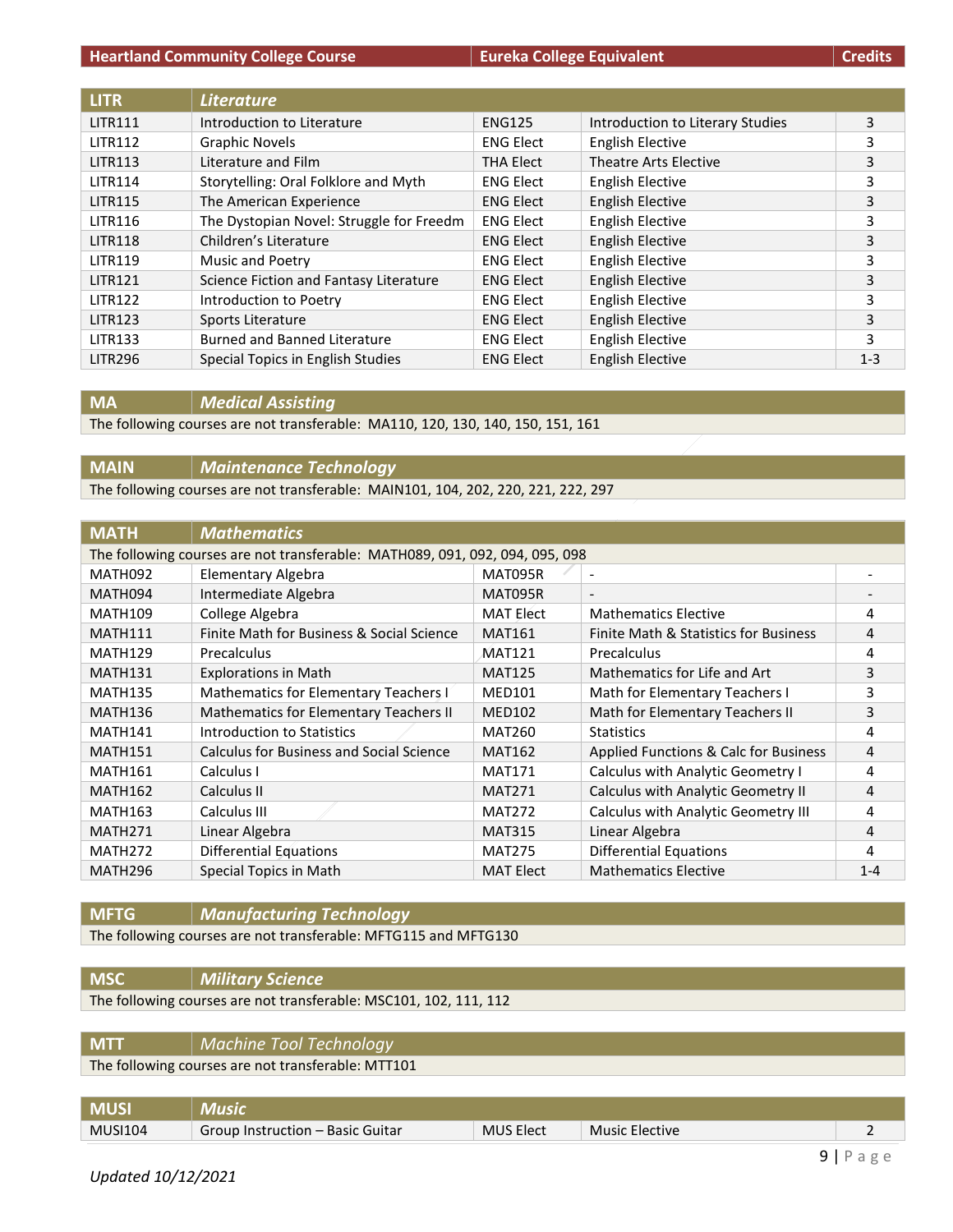|                | <b>Heartland Community College Course</b>               | <b>Eureka College Equivalent</b> |                                      | <b>Credits</b> |
|----------------|---------------------------------------------------------|----------------------------------|--------------------------------------|----------------|
|                |                                                         |                                  |                                      |                |
| <b>MUSI105</b> | Class Piano I                                           | <b>MUS133</b>                    | Class Piano for the Adult Beginner   | $\overline{2}$ |
| <b>MUSI106</b> | Class Voice I                                           | <b>MUS134</b>                    | Class Instruction in Voice           | $\overline{2}$ |
| <b>MUSI110</b> | Music Theory, Keyboard & Aural Skills                   | <b>MUS120</b>                    | Introduction to Music Theory         | 4              |
| <b>MUSI111</b> | Music Theory, Keyboard & Aural Skills II                | <b>MUS220</b>                    | Music Theory II                      | 4              |
| <b>MUSI120</b> | Choir                                                   | <b>MUS281</b>                    | Chorale                              | $\mathbf{1}$   |
| <b>MUSI145</b> | Jazz Ensemble                                           | <b>MUS Elect</b>                 | <b>Music Elective</b>                | $\mathbf{1}$   |
| <b>MUSI146</b> | <b>Guitar Ensemble</b>                                  | <b>MUS Elect</b>                 | Music Elective                       | $\mathbf{1}$   |
| <b>MUSI147</b> | Chamber Choir                                           | <b>MUS Elect</b>                 | <b>Music Elective</b>                | $\mathbf{1}$   |
| <b>MUSI148</b> | <b>Trombone Choir</b>                                   | <b>MUS Elect</b>                 | <b>Music Elective</b>                | 1              |
| <b>MUSI149</b> | Concert Band                                            | <b>MUS Elect</b>                 | <b>Music Elective</b>                | $\mathbf{1}$   |
| <b>MUSI150</b> | <b>Music Appreciation</b>                               | <b>MUS151</b>                    | Listening to Music                   | 3              |
| <b>MUSI160</b> | Non-Western Music                                       | <b>MUS Elect</b>                 | <b>Music Elective</b>                | 3              |
| <b>MUSI170</b> | Music Hist & Lit: Antiquity to 18 <sup>th</sup> Century | <b>MUS Elect</b>                 | <b>Music Elective</b>                | 4              |
| <b>MUSI171</b> | Music Hist & Lit II: Classical Era to Present           | <b>MUS Elect</b>                 | <b>Music Elective</b>                | 4              |
| <b>MUSI196</b> | Applied Music Instruction for Nonmajors                 | <b>MUS Elect</b>                 | <b>Music Elective</b>                | $1 - 2$        |
| <b>MUSI197</b> | Applied Music Instruction for Nonmajors                 | <b>MUS Elect</b>                 | Music Elective                       | $1 - 2$        |
| <b>MUSI198</b> | Applied Music Instruction for Nonmajors                 | MUS Elect                        | <b>Music Elective</b>                | $1 - 2$        |
| <b>MUSI199</b> | <b>Applied Music Instruction for Nonmajors</b>          | <b>MUS Elect</b>                 | <b>Music Elective</b>                | $1 - 2$        |
| <b>MUSI200</b> | Applied Instruction in Music                            | <b>MUS Elect</b>                 | Music Elective                       | 2              |
| <b>MUSI201</b> | Applied Instruction in Music                            | <b>MUS Elect</b>                 | <b>Music Elective</b>                | $\overline{2}$ |
| <b>MUSI202</b> | Applied Instruction in Music                            | <b>MUS Elect</b>                 | Music Elective                       | $\overline{2}$ |
| <b>MUSI203</b> | Applied Instruction in Music                            | <b>MUS Elect</b>                 | <b>Music Elective</b>                | 2              |
| <b>MUSI210</b> | Music Theory, Keyboard, Aural Skills III                | <b>MUS320</b>                    | Form and Analysis                    | 4              |
| <b>MUSI211</b> | Music Theory, Keyboard, Aural Skills IV                 | <b>MUS330</b>                    | Post-Tonal Music Theory and Analysis | 4              |
| <b>MUSI260</b> | Jazz, Blues, and Rock 'N' Roll                          | <b>MUS Elect</b>                 | <b>Music Elective</b>                | 3              |
| <b>MUSI296</b> | <b>Special Topics in Music</b>                          | <b>MUS Elect</b>                 | <b>Music Elective</b>                | $1 - 3$        |

| <b>NETW</b>                  | <b>Computer Networking</b>                                                                                                 |                  |                                  |         |  |
|------------------------------|----------------------------------------------------------------------------------------------------------------------------|------------------|----------------------------------|---------|--|
|                              | The following courses are not transferable: NETW122, 123, 124, 132, 133, 134, 140, 150, 151, 158, 160, 162, 166, 167, 170, |                  |                                  |         |  |
| 182, 184, 185, 208, 262, 271 |                                                                                                                            |                  |                                  |         |  |
| NETW121                      | Introduction to Networks                                                                                                   | CSC Elect        | <b>Computer Science Elective</b> | 3       |  |
| NETW131                      | Introduction to Networks                                                                                                   | <b>CSC Elect</b> | <b>Computer Science Elective</b> | 3       |  |
| NETW296                      | Special Topics in Networking                                                                                               | <b>CSC Elect</b> | <b>Computer Science Elective</b> | $1 - 4$ |  |
|                              |                                                                                                                            |                  |                                  |         |  |

| <b>NURS</b> | Nursing                                                                                                              |                  |                        |  |
|-------------|----------------------------------------------------------------------------------------------------------------------|------------------|------------------------|--|
|             | The following courses are not transferable: NURS110, 113, 117, 122, 134, 135, 136, 231, 232, 240, 241, 242, 245, 246 |                  |                        |  |
| NURS112     | Introduction to Nursing                                                                                              | N <sub>100</sub> | <b>Nursing Seminar</b> |  |

**OTEC** *Office Technology* The following courses are not transferable: OTEC101, 102, 104, 113

| <b>PHIL</b>     | <b>Philosophy</b>                         |               |                            |   |
|-----------------|-------------------------------------------|---------------|----------------------------|---|
| <b>PHIL101</b>  | Introduction to Philosophy                | PHI110        | Introduction to Philosophy | 3 |
| <b>PHIL105</b>  | Introduction to Non-Western Philosophy    | PHI Elect     | Philosophy Elective        | 3 |
| <b>PHIL111</b>  | Logic                                     | PHI140        | Logic                      | 3 |
| <b>PHIL114</b>  | <b>Ethics</b>                             | <b>PHI220</b> | Moral Philosophy           | 3 |
| PHIL150         | Aesthetics and the Philosophy of the Arts | PHI Elect     | Philosophy Elective        | 3 |
| <b>PHIL201</b>  | History of Philosophy I                   | <b>PHI250</b> | Ancient Philosophy         | 3 |
| <b>PHII 202</b> | History of Philosophy II                  | PHI260        | Modern Philosophy          | 3 |
| PHIL214         | <b>Healthcare Ethics</b>                  | PHI Elect     | Philosophy Elective        | 3 |
| <b>PHIL296</b>  | Studies in Philosophy                     | PHI Elect     | Philosophy Elective        | 3 |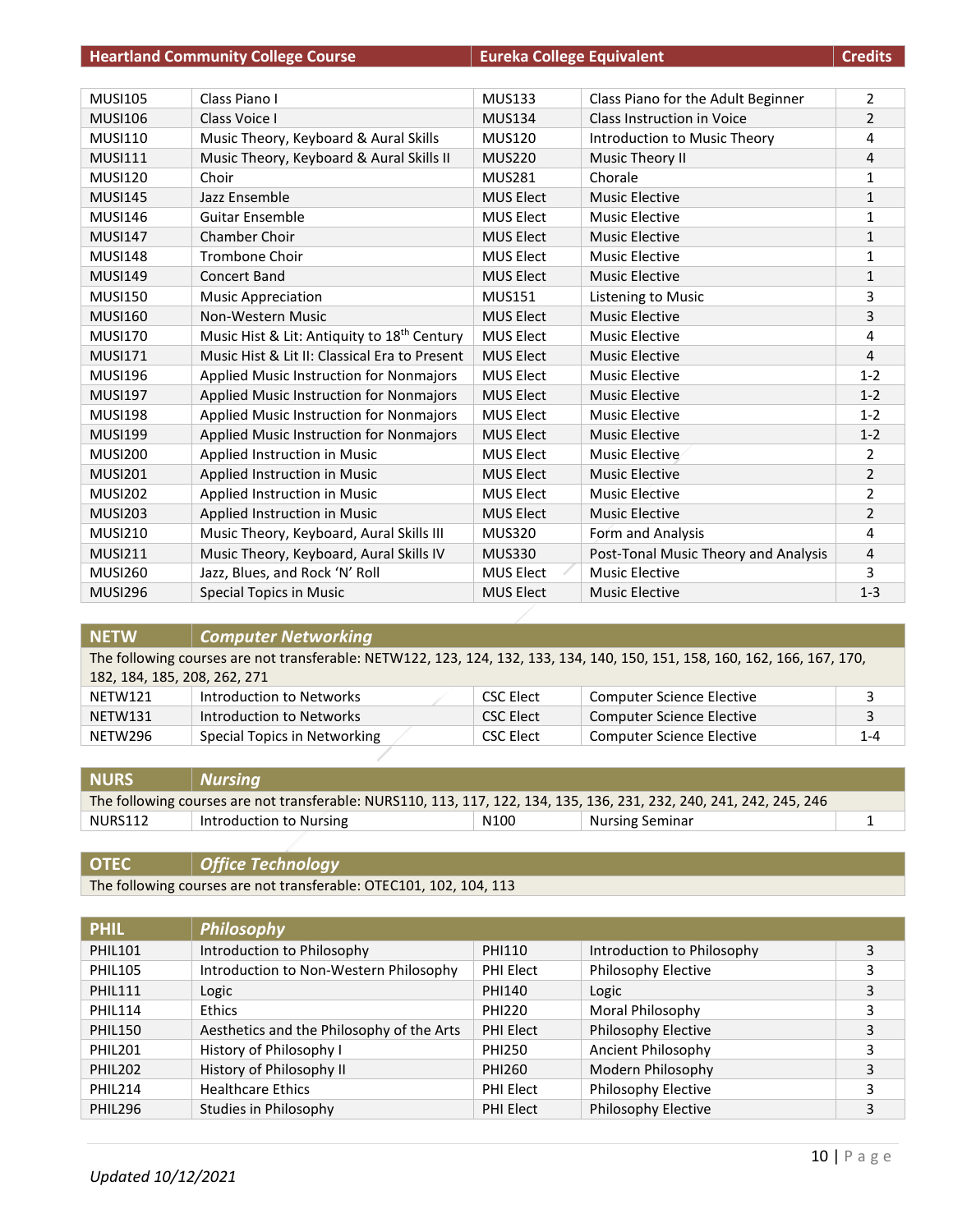| <b>PHYS</b>    | <b>Physics</b>                    |                          |                                         |                |
|----------------|-----------------------------------|--------------------------|-----------------------------------------|----------------|
| <b>PHYS110</b> | Physics in Everyday Life          | <b>PHY Elect</b>         | <b>Physics Elective</b>                 | 3              |
| <b>PHYS111</b> | Physics in Everyday Life Lab      | <b>PHY Elect</b>         | <b>Physics Elective</b>                 |                |
| <b>PHYS161</b> | College Physics I                 | <b>PHY Elect</b>         | <b>Physics Elective</b>                 | 5              |
| <b>PHYS162</b> | College Physics II                | <b>PHY Elect</b>         | <b>Physics Elective</b>                 | 5              |
| <b>PHYS171</b> | <b>Mechanics</b>                  | <b>PHY220</b>            | General Physics I: Mechanics, Waves     | 4              |
| <b>PHYS172</b> | <b>Electricity and Magnetism</b>  | <b>PHY230</b>            | General Physics II: Electricity, Magnet | 4              |
| <b>PHYS173</b> | <b>Fluids and Thermal Physics</b> | <b>PHY Elect</b>         | <b>Physics Elective</b>                 | 2              |
| <b>PHYS174</b> | <b>Quantum Physics</b>            | <b>PHY Elect</b>         | <b>Physics Elective</b>                 | $\mathfrak{p}$ |
| <b>PHYS297</b> | Independent Study in Physics      | $\overline{\phantom{a}}$ |                                         |                |

| <b>POS</b> | <b>Political Science</b>                 |                  |                                    |         |
|------------|------------------------------------------|------------------|------------------------------------|---------|
| POS101     | American Government and Politics         | <b>PSC150</b>    | American Government (National)     | 3       |
| POS124     | <b>State and Local Politics</b>          | <b>PSC250</b>    | American Governm't (State & Local) | 3       |
| POS145     | Politics of Mid East, Cent/South America | <b>PSC Elect</b> | <b>Political Science Elective</b>  | 3       |
| POS151     | <b>International Relations</b>           | <b>PSC263</b>    | <b>International Relations</b>     | 3       |
| POS215     | <b>Campaigns and Elections</b>           | <b>PSC Elect</b> | <b>Political Science Elective</b>  | 3       |
| POS220     | <b>Comparative Governments</b>           | <b>PSC Elect</b> | <b>Political Science Elective</b>  | 3       |
| POS250     | Activism                                 | <b>PSC Elect</b> | <b>Political Science Elective</b>  | 3       |
| POS296     | Special Topics in Political Science      | <b>PSC Elect</b> | <b>Political Science Elective</b>  | $1 - 3$ |

| <b>PSY</b>    | <b>Psychology</b>                |                  |                                    |   |
|---------------|----------------------------------|------------------|------------------------------------|---|
| <b>PSY101</b> | Introduction to Psychology       | <b>PSY101</b>    | <b>General Psychology</b>          | 3 |
| <b>PSY203</b> | Abnormal Psychology              | <b>PSY Elect</b> | <b>Psychology Elective</b>         |   |
| <b>PSY207</b> | Introduction to Child Psychology | <b>PSY205</b>    | Psychology of Child Through Adol.  | 3 |
| <b>PSY209</b> | Human Growth and Development     | <b>PSY Elect</b> | <b>Psychology Elective</b>         |   |
| <b>PSY210</b> | Social Psychology                | <b>PSY203</b>    | Social Psychology                  | 3 |
| <b>PSY216</b> | Adolescent Psychology            | <b>PSY207</b>    | Middle Child & Adolescent Develop. |   |
| <b>PSY217</b> | Adult Development and Aging      | <b>PSY308</b>    | Adulthood and Aging Psychology     | 3 |
| <b>PSY220</b> | Personality                      | <b>PSY Elect</b> | <b>Psychology Elective</b>         |   |
| <b>PSY223</b> | <b>Human Sexuality</b>           | <b>PSY Elect</b> | <b>Psychology Elective</b>         |   |
| <b>PSY225</b> | Psychology of Relationships      | <b>PSY Elect</b> | <b>Psychology Elective</b>         |   |

**PTA** *Physical Therapy Assistant*

The following courses are not transferable: PTA100, 101, 102, 110, 111, 120, 121, 140, 210, 211, 220, 221, 230, 240, 250

| <b>RAD</b>         | Radiography                                                                                                                    |
|--------------------|--------------------------------------------------------------------------------------------------------------------------------|
|                    | The following courses are not transferable: RAD111, 112, 113, 121, 122, 123, 132, 134, 211, 213, 214, 215, 223, 233, 234, 235, |
| 236, 241, 242, 243 |                                                                                                                                |
|                    |                                                                                                                                |

| <b>REEC</b>                                                        | Renewable Energy and Environmental Controls |        |                                |  |
|--------------------------------------------------------------------|---------------------------------------------|--------|--------------------------------|--|
| The following courses are not transferable: REEC110, 140, 234, 240 |                                             |        |                                |  |
| REEC120                                                            | Sustainability and Renewable Energy         | EVS260 | Introduction to Sustainability |  |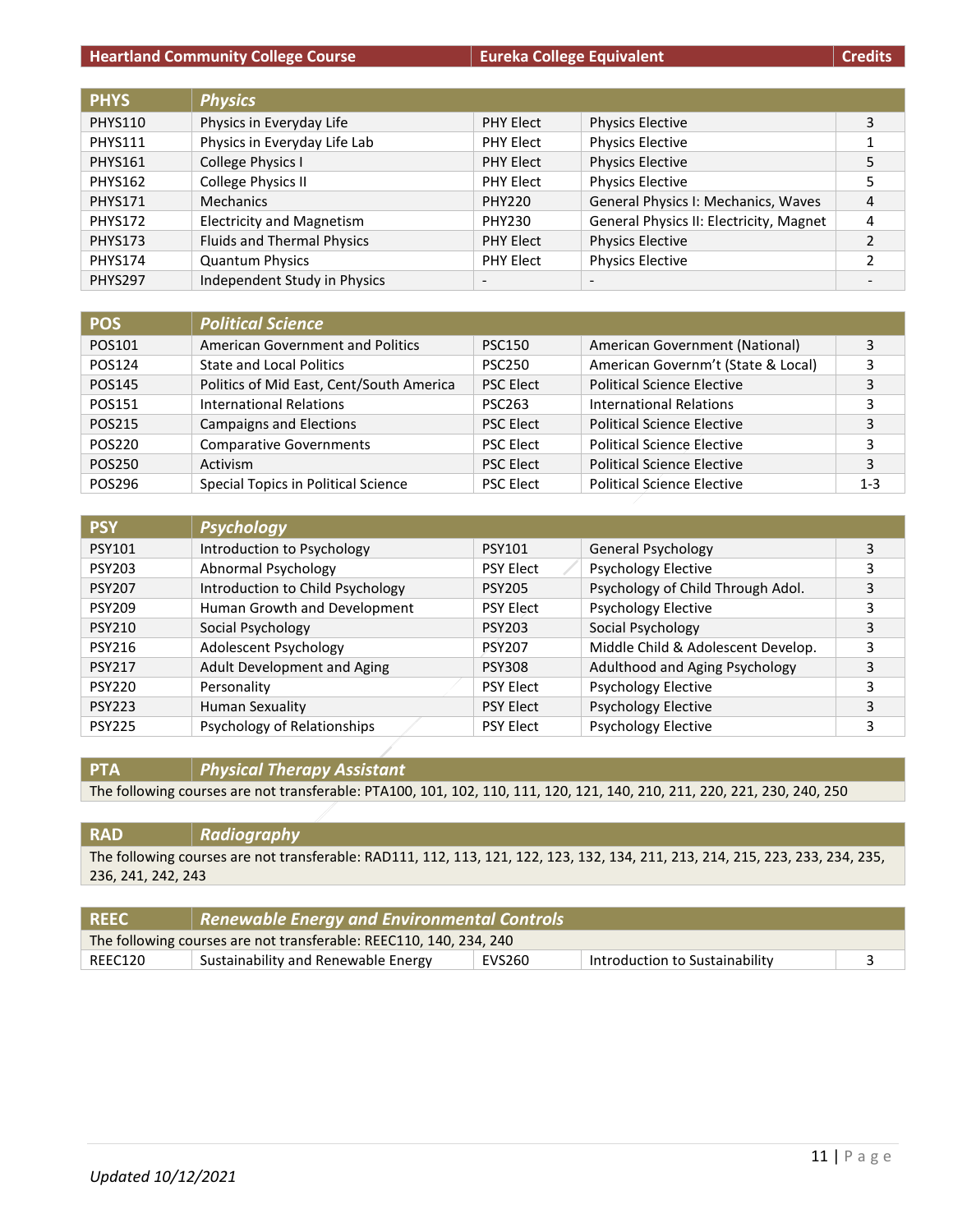| <b>RELL</b>    | <b>Religion</b>                     |                  |                                |         |
|----------------|-------------------------------------|------------------|--------------------------------|---------|
| <b>RELI150</b> | <b>Understanding Religion</b>       | <b>REL Elect</b> | <b>Religion Elective</b>       | 3       |
| <b>RELI215</b> | Major World Religions               | <b>REL127</b>    | <b>Global Religions</b>        | 3       |
| <b>RELI220</b> | History of Christianity             | <b>REL221</b>    | Christianity                   | 3       |
| <b>RELI230</b> | Religion in American Society        | <b>REL341</b>    | History of Religion in America | 3       |
| <b>RELI260</b> | Literature of the Bible             | <b>REL Elect</b> | <b>Religion Elective</b>       | 3       |
| RELI296        | Special Topics in Religious Studies | <b>REL Elect</b> | <b>Religion Elective</b>       | $1 - 3$ |

| <b>SCED</b>                                                                       | <b>Success Education</b> |       |          |  |
|-----------------------------------------------------------------------------------|--------------------------|-------|----------|--|
| The following courses are not transferable: SCED099, 102, 103, 104, 106, 107, 110 |                          |       |          |  |
| SCED <sub>100</sub>                                                               | College Success          | Elect | Elective |  |
| SCED <sub>101</sub>                                                               | Career Success           | Elect | Elective |  |
| SCED105                                                                           | Life Success             | Elect | Elective |  |

| <b>SOC</b> | Sociology                                  |                  |                             |         |
|------------|--------------------------------------------|------------------|-----------------------------|---------|
| SOC101     | Sociology                                  | SOC102           | Principles of Sociology     | 3       |
| SOC102     | Social Problems                            | SOC150           | Social Problems             | 3       |
| SOC110     | Sociology of Gender                        | SOC Elect        | Sociology Elective          | 3       |
| SOC135     | Sociology of Marriage and Family           | SOC Elect        | Sociology Elective          | 3       |
| SOC200     | Population and Society                     | <b>SOC Elect</b> | Sociology Elective          | 3       |
| SOC220     | Social Inequalities                        | SOC250           | Social Stratification       | 3       |
| SOC222     | Sociology of Death and Dying               | SOC Elect        | Sociology Elective          | 3       |
| SOC225     | Sociology of Work                          | SOC Elect        | Sociology Elective          | 3       |
| SOC226     | Sociology of Sport                         | <b>SOC Elect</b> | Sociology Elective          | 3       |
| SOC230     | Friend or Food: Soc. of Animals in Society | SOC Elect        | Sociology Elective          | 3       |
| SOC263     | Sociology of Deviant Behavior              | SOC312           | Deviance and Social Control | 3       |
| SOC296     | <b>Special Topics in Sociology</b>         | SOC Elect        | Sociology Elective          | $1 - 4$ |

| <b>SPAN</b> | <b>Spanish</b>                    |                  |                         |         |
|-------------|-----------------------------------|------------------|-------------------------|---------|
| SPAN101     | Elementary Spanish I              | SPA115           | Introductory Spanish I  | 4       |
| SPAN102     | Elementary Spanish II             | SPA120           | Introductory Spanish II | 4       |
| SPAN201     | Intermediate Spanish I            | SPA240           | Intermediate Spanish I  | 4       |
| SPAN202     | Intermediate Spanish II           | SPA260           | Intermediate Spanish II | 4       |
| SPAN204     | Spanish Conversation Through Film | <b>SPA Elect</b> | Spanish Elective        | Э       |
| SPAN296     | Special Topics in Spanish         | <b>SPA Elect</b> | Spanish Elective        | $1 - 3$ |

## **SSI** *Social Science Internships*

The following courses are not transferable: SSI299

| <b>SVL</b>    | <b>Service Learning</b>          |       |                         |      |
|---------------|----------------------------------|-------|-------------------------|------|
| <b>SVL101</b> | Introduction to Service Learning | Elect | Elective                | .5-3 |
|               |                                  |       |                         |      |
| <b>SWK</b>    | <b>Social Work</b>               |       |                         |      |
| <b>SWK170</b> | Intro to Social Work             | SW170 | Concepts of Social Work |      |
|               |                                  |       |                         |      |

**TECH** *Technology*

The following courses are not transferrable: TECH114, 121, 122, 123, 124, 125, 126, 127,171, 172, 271, 272, 296, 297, 299